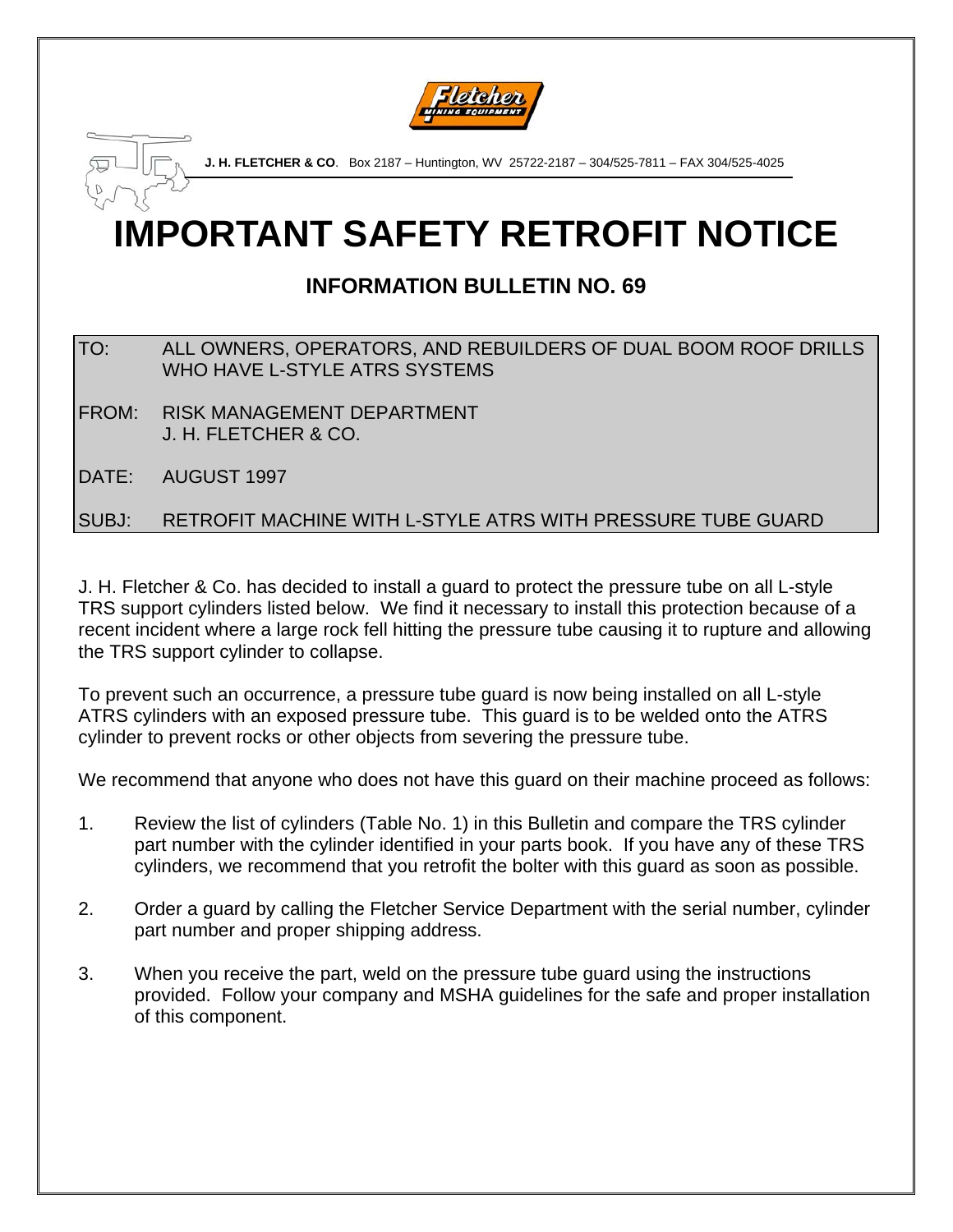Information Bulletin No. 69 Subject: Retrofit Machine with L-Style ATRS with Pressure Tube Guard Date: August 1997 Page 2

4. Once you have received the pressure tube guard, please complete the retrofit verification form provided in this document. If you no longer own or operate this style of ATRS system, please provide new ownership or machine disposition information by completing side two of the retrofit verification form.

Fletcher emphasizes that this retrofit is only if you have a TRS cylinder that is listed.

Fletcher requests that you share this information with all personnel that may be affected by this retrofit.

If you have any questions, or need assistance from our Service Department to evaluate your machine or implement this retrofit, please call the Sales Department or your local Fletcher field representative.

## **TRS CYLINDERS AFFECTED BY THIS BULLETIN:**

| <b>TRS CYLINDER</b><br><b>PART NO.</b> | <b>PRESSURE TUBE</b><br><b>GUARD PART NO.</b> |
|----------------------------------------|-----------------------------------------------|
| 152062                                 | 287775                                        |
| 152112                                 | 287776                                        |
| 152113                                 | 287777                                        |
| 152114                                 | 287778                                        |
| 152115                                 | 287778                                        |
| 152124                                 | 287779                                        |
| 152143                                 | 287777                                        |
| 152151                                 | 287778                                        |
|                                        |                                               |

TABLE NO. 1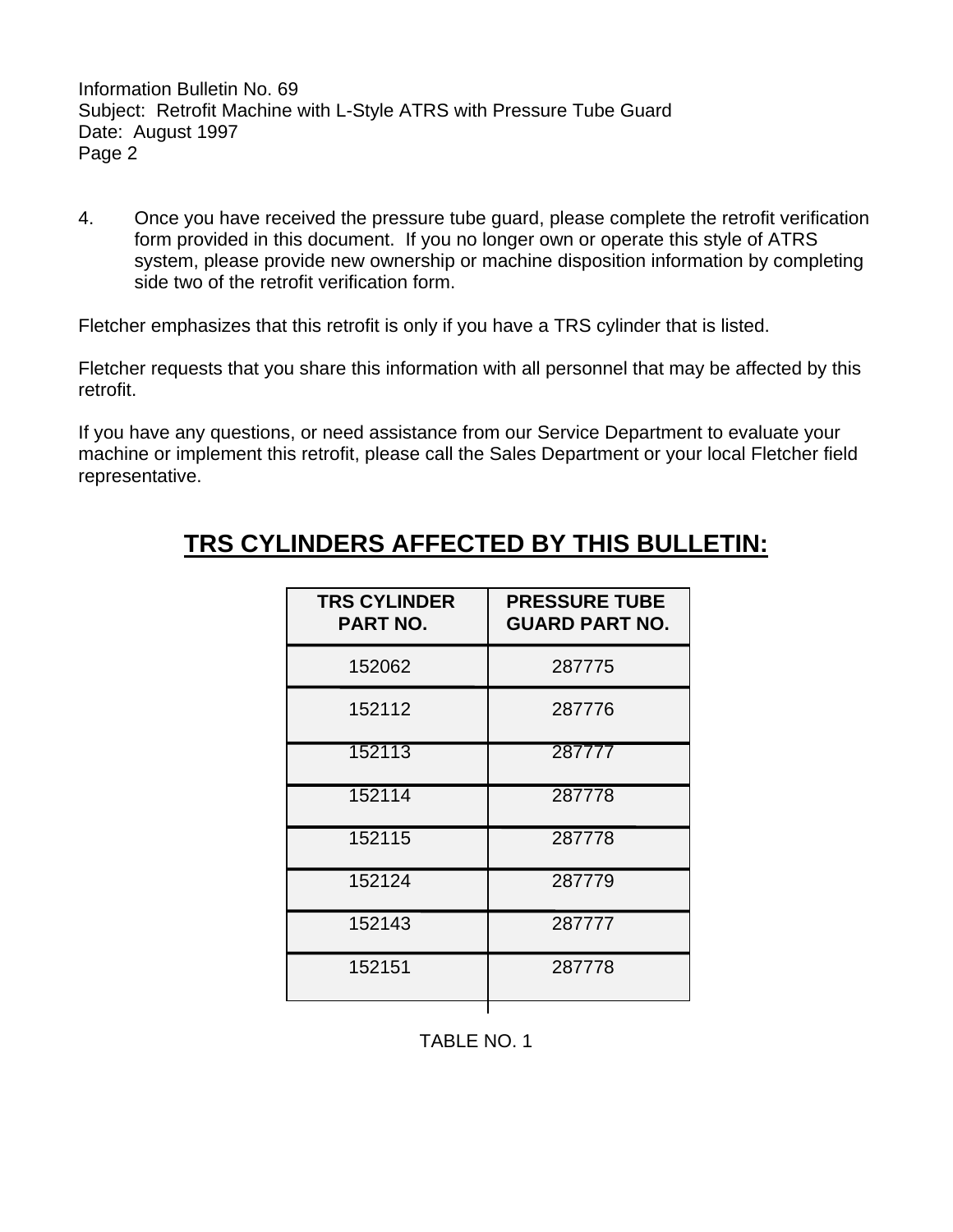## **INFORMATION BULLETIN NO. 69**

### **RETROFIT VERIFICATION FORM**

Please complete and return this Retrofit Verification Form after the TRS cylinder guard has been installed. Your cooperation identifying transferred, sold, and permanently out-of-service equipment is appreciated.

( ) Our company has complied with this retrofit; provide model(s) and serial number(s).

\_\_\_\_\_\_\_\_\_\_\_\_\_\_\_\_\_\_\_\_\_\_\_\_\_\_\_\_\_\_\_\_\_\_\_\_\_\_\_\_\_\_\_\_\_\_\_\_\_\_\_\_\_\_\_\_\_\_\_\_\_\_\_\_\_\_\_\_\_\_\_\_\_\_\_\_

( ) Our company is not affected by this retrofit.

#### **RETROFIT TRS CYLINDER GUARD HAS BEEN INSTALLED IN THE FOLLOWING EQUIPMENT:**

| MODEL:<br><u> 1989 - Andrea Barbara, Amerikaansk politik (</u><br>SERIAL NO.: _____________________________                                                                 | SERIAL NO.:_____________________________                                         |
|-----------------------------------------------------------------------------------------------------------------------------------------------------------------------------|----------------------------------------------------------------------------------|
| MODEL:<br><u> 1989 - Johann Barn, mars ann an t-Amhain ann an t-</u><br>SERIAL NO.: _____________________________                                                           | MODEL: ___________________________<br>SERIAL NO.:_______________________________ |
| MODEL:<br>SERIAL NO.: _____________________________                                                                                                                         | MODEL: ____________________________<br>SERIAL NO.:____________________________   |
| MODEL:<br><u> 1989 - Johann Barn, mars eta bainar eta baina eta hiri hau eta hiri hau eta hiri hau eta hiri hau eta hiri h</u><br>SERIAL NO.: _____________________________ | MODEL: ___________________________<br>SERIAL NO.:____________________________    |
| MODEL:<br><u> 1980 - Andrea Andrew Maria (h. 1980).</u><br>SERIAL NO.: ______________________________                                                                       | MODEL: __________________________<br>SERIAL NO.: _____________________________   |
| MODEL:<br>SERIAL NO.: _____________________________                                                                                                                         | SERIAL NO.:_____________________________                                         |

**PLEASE TAKE A MOMENT TO COMPLETE SIDE TWO OF THIS FORM.**